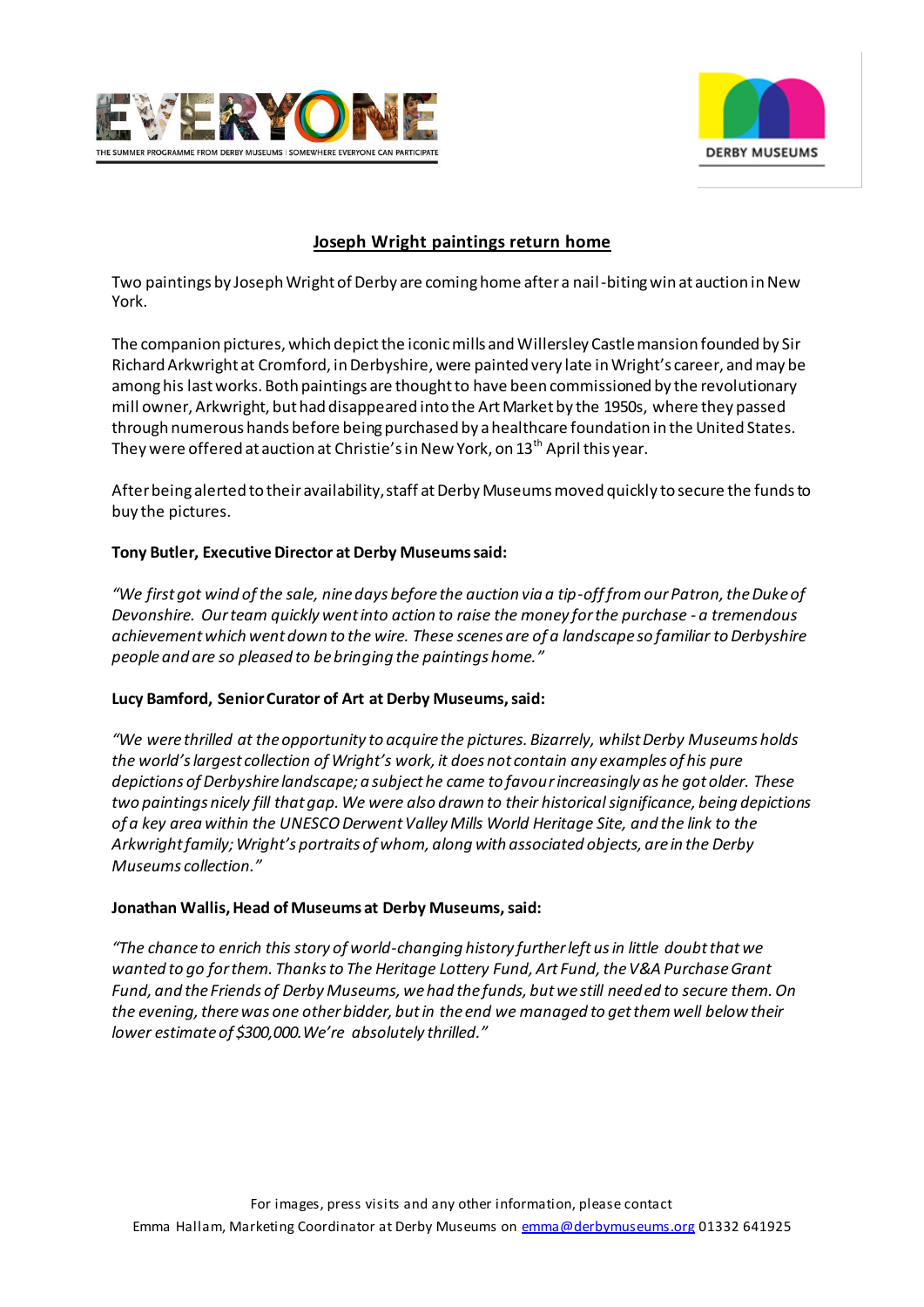



**Stephen Deuchar, Art Fund** 

#### **director, said:**

*"We are so pleased to have helped Derby Museums in such a crucial auction for them. It would have been disappointing not to have secured works with such strong local links as these, beautifully enhancing their renowned holdings by Wright of Derby."*

The paintings were purchased with funds solely from The Heritage Lottery Fund, Art Fund, the V&A Purchase Grant Fund, and the Friends of Derby Museums. The table below breaks down the costs of the paintings against the funds raised.

|              | <b>Funder</b>                   |          | <b>Purchase cost</b> |          |       |
|--------------|---------------------------------|----------|----------------------|----------|-------|
|              | The Heritage Lottery Fund       | £148,551 | Purchase             | £233,107 |       |
|              | The Art Fund                    | £94,091  | Display and activity | £43,301  |       |
|              |                                 |          | programme            |          |       |
|              | V&A Purchase Grant Fund         | £25,560  |                      |          |       |
|              | <b>Friends of Derby Museums</b> | £5,000   |                      |          |       |
|              | Private donors                  | £3,206   |                      |          |       |
| <b>TOTAL</b> |                                 | £276,408 |                      | £276,408 | £0.00 |

The paintings will now go on display in the Joseph Wright Gallery, at the Museum and Art Gallery in Derby, where the public can see them from  $21<sup>st</sup>$  June. An array of events both in Derby and at Cromford, over the summer and into autumn, will celebrate their homecoming. Look out for details on the Derby Museums website and July-October What's On brochure.

For images, please go to: **<http://bit.ly/DerbyWrights>**

# **ENDS**

### **NOTES TO EDITORS**

### **[Derby Museums](http://www.derbymuseums.org/)**

Founded in 2012, Derby Museums Trust is an independent charitable trust which is responsible for the rich cultural and creative history of Derby. It manages three sites across the city, the Museum and Art Gallery, Pickford's House and The Silk Mill, and holds and curates all the art and collections within them, including the world's largest collection of paintings by Joseph Wright of Derby.

The Trust's aim is to bring as many of the objects and treasures in the collections into the public domain as is practically possible and present them in ways that delight and inspire,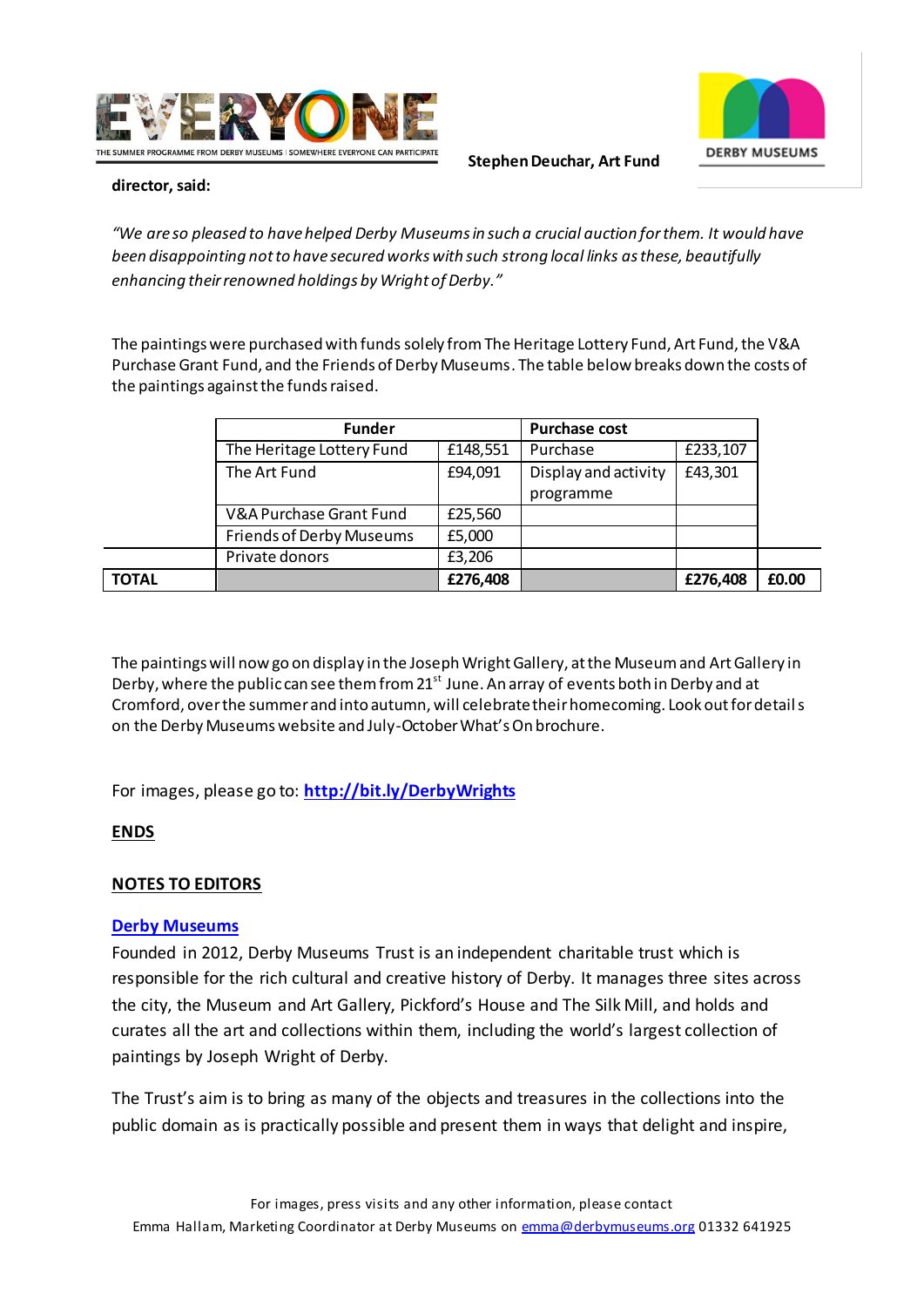



via education and learning programmes, events and exhibitions, in order to share knowledge and inspire creativity and making amongst the people of Derby. As a charitable trust, Derby Museums relies on funding and grants from organisations and donations from businesses and the general public, all of which is gratefully received in order to ensure that admission to the museums remains free for all.

# **Derby Silk Mill – [Museum of Making](http://derbysilkmill.tumblr.com/)**

Derby Museums has secured a first round pass for major grant funding of £9.4m from the Heritage Lottery Fund, £2.5m from Arts Council England and £4m from Derby City Council of a £16.4m development to create Derby Silk Mill – Museum of Making. The project will open up the whole of the Silk Mill, creating beautiful spaces to inspire our visitors and will provide access to 100% of Derby Museums' collections of Making and Social History. The new museum will have our communities at its heart and be uniquely co-produced with the people of Derby over the next few years.

### **[Arts Council England](http://www.artscouncil.org.uk/funding/apply-funding/funding-programmes/major-partner-museums-2015-18/)**

Derby Museums has been funded by Arts Council England since 2012 to deliver improved museum facilities and services in Derby. From April 2015 Derby Museums in a consortium with Nottingham Museums and Galleries has become one of 21 Major Partner Museums in England.

# [http://www.artscouncil.org.uk/funding/apply-funding/funding-programmes/major-partner](http://www.artscouncil.org.uk/funding/apply-funding/funding-programmes/major-partner-museums-2015-18/)[museums-2015-18/](http://www.artscouncil.org.uk/funding/apply-funding/funding-programmes/major-partner-museums-2015-18/)

### **The Heritage Lottery Fund**

From the archaeology under our feet to the historic parks and buildings we love, from precious memories and collections to rare wildlife, we use National Lottery players' money to help people across the UK explore, enjoy and protect the heritage they care about[. www.hlf.org.uk](http://www.hlf.org.uk/). *For more information please contact Katie Owen, HLF Press Office, on 020 75916036/ 07973 613820.*

### **Art Fund**

Art Fund is the national fundraising charity for art. In the past five years alone Art Fund has given £34 million to help museums and galleries acquire works of art for their collections. It also helps museums share their collections with wider audiences by supporting a range of tours and exhibitions, including ARTIST ROOMS and the 2013-18 Aspire tour of Tate's Salisbury Cathedral from